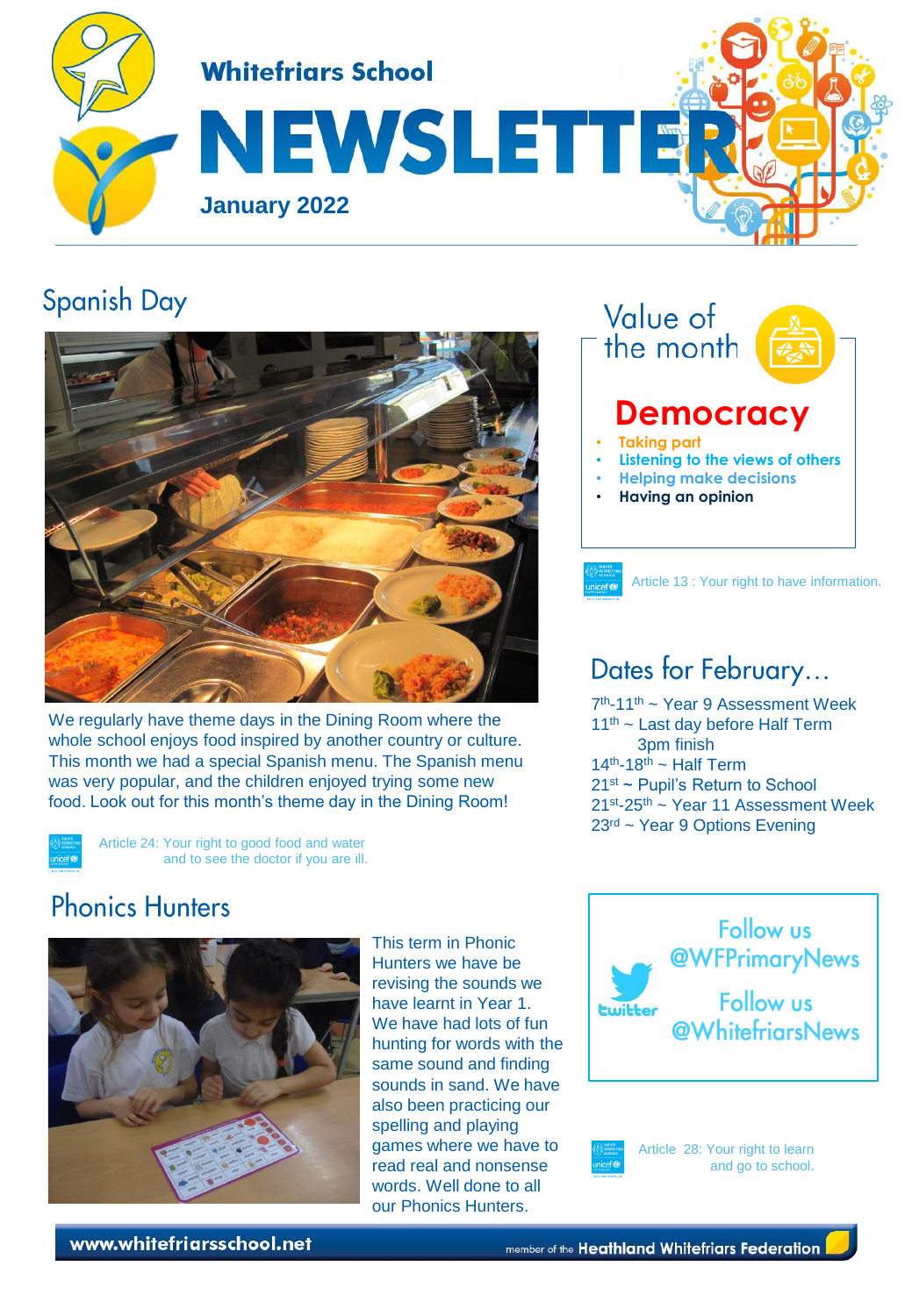

#### **Aliens Love Underpants**



Reception pupils have been learning about the story 'Aliens Love Underpants.' The pupils created brilliant puppets and underpants and have really enjoyed retelling the story and pretending to be astronauts in the Space Station in the Discovery Zone. We have interactive displays in the outdoor provision, where children have been learning about space and how astronauts live in space.

#### **Little Artists**



Pupils have thoroughly enjoyed exploring Pop Art in Little Artists Club. They have been looking at artists like Roy Lichtenstein, Andy Warhol, Jasper Johns and Yayoi Kusama, who have very different and colourful styles. Pupils have recreated their work using bright colours, specifically focusing on prime colours.

## Choir



Choir has been a popular choice as an after-school club for pupils in Years 3 to 6. They have been busy learning songs for a future school performance coming soon. Songs by Bruno Mars and "Go the Distance" from the Disney film Hercules have been particular favourites.

Article 15 : Your right to meet with friends and join groups and clubs.

#### **Dance Club**



In Dance Club, we have been learning Ballet. Pupils have learnt new skills by following step by step instructions through movement and learning co-ordination, balance and how to control their bodies in motion. They have also been practicing listening to the beat of a song and moving in time to the music. Pupils have been building their confidence by performing in front of each other.

Aiza and Nevaeh in Aquila class said that "ballet is so fun," and "we want to keep doing it."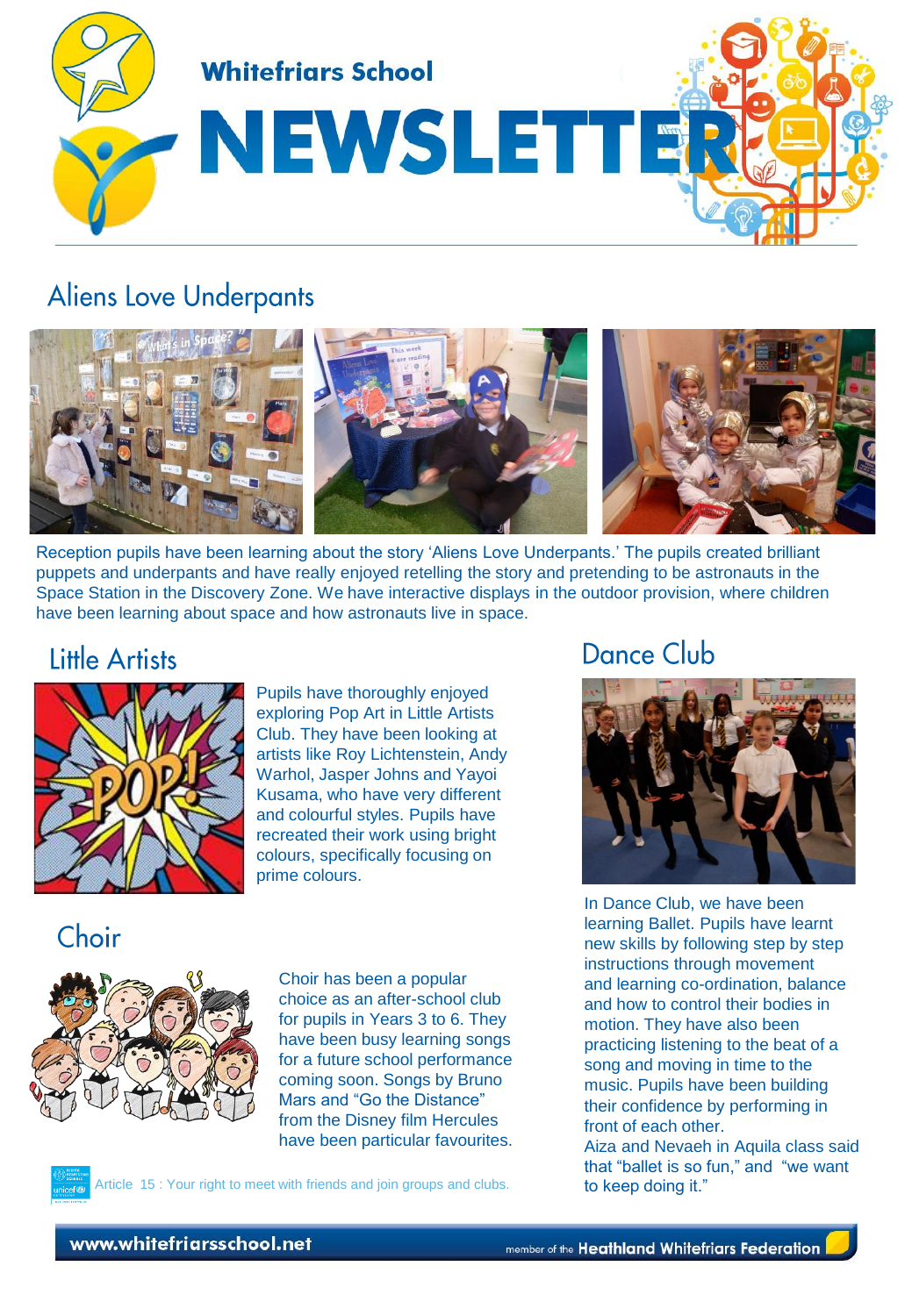**Whitefriars School** 

# NEWSLETTE

## **STEM Club**



In STEM club this term, pupils have been putting their creative minds to use by designing an app to encourage the public to recycle more. They presented their amazing ideas to the group. We will be working together to develop their ideas further and will soon bring them to life.

Article 12: Your right to say what you<br>think should happen and be listened to.

## **Medical Careers Day**



Year 10 and 11 pupils were given the opportunity to be doctors for the day. They learnt how to carry out CPR, looked at Medical Ethics and were able to ask questions to current medical students about their routes into Medicine. The pupils were a credit to the school with high praise from the organisers. Well done to all involved.

Article 6: You have the right to life and to be healthy.





## **Spanish Trip**



Twenty pupils from Year 10 visited The Instituto Cervantes in London. The pupils had a great morning taking part in Spanish language activities and learning about the culture of Spain from teachers at the Institute. During the afternoon they enjoyed watching the Spanish language film 'Campeones'.

## **Board Games Club**



Board Game Club has been very popular. Besides the actual gameplay, they have learnt the social and cultural backgrounds of the games played. Pupils have learnt strategical planning through analysing situations and how to interact with other players appropriately.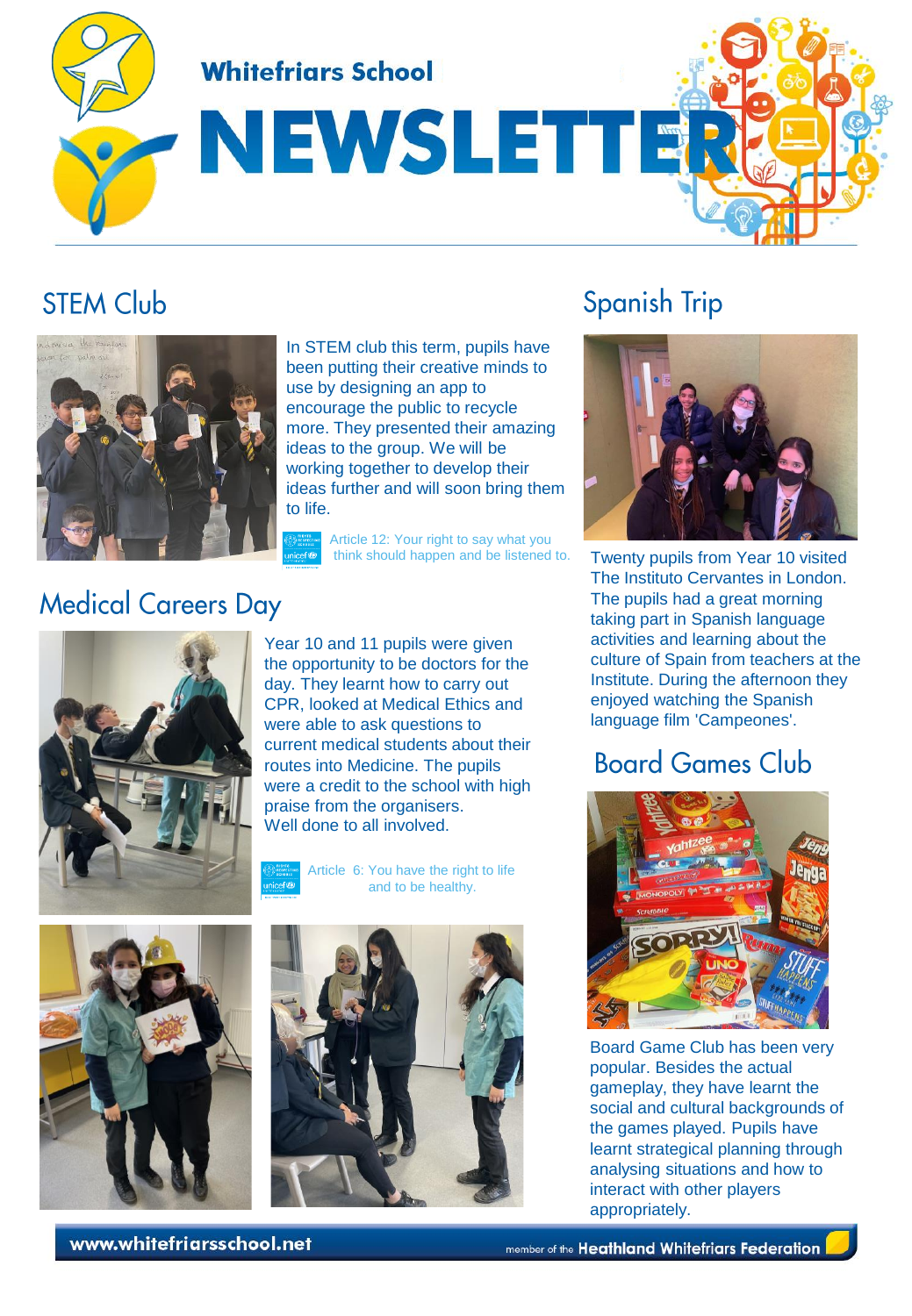**Whitefriars School** 

NEWSLETT

#### **Barnet Cup Festival**



Well done to our Years 5 & 6 football team at the Barnet Cup Festival where they finished in 2<sup>nd</sup> place. Whitefriars played against six different schools at

The Hive, Barnet Football Club. The team demonstrated great teamwork, discipline and sportsmanship. We are proud of their dedication to train and their drive to improve as a team.

#### **Cross Country**



23 pupils were selected to take part in Harrow Schools Cross Country Competition. It was a fantastic event that allowed pupils to challenge themselves as well as competing with eight other schools across the

borough. Congratulations to the three runners who have progressed onto Middlesex Championships.

## **Netball**

Year 7 practiced the Netball skills they have learnt during the Autumn Term. This was their first opportunity to represent Whitefriars and they showed great determination in improving their performance. The team has two more fixtures coming up soon.

#### **Tag Rugby Club**



A new club which has proven to be particularly popular with Key Stage 3 is the Tag Rugby Club. A wide range of pupils have attended and, as a result, they have really

started to sharpen their rugby skills. It has been incredibly rewarding to see them take an interest in a new sport and improve every week.

Article 29 : Your right to become the best that you can be. unicef<sup>®</sup>

#### **School Awards**



## **Primary Section School Awards**

Congratulations to the following Primary pupils who achieved their Bronze, Silver and Gold Awards this month:

#### **BRONZE AWARDS:**

Sabrina – 4 Corvus David – 3 Orion Baset – 5 Leo

#### **SILVER AWARDS:**

Faizan – 4 Lyra Huda – 4 Hercules Fatima – 4 Hercules

#### **GOLD AWARDS:**

Sophie – 6 Chamaeleon Amalia – 6 Chamaeleon

#### www.whitefriarsschool.net